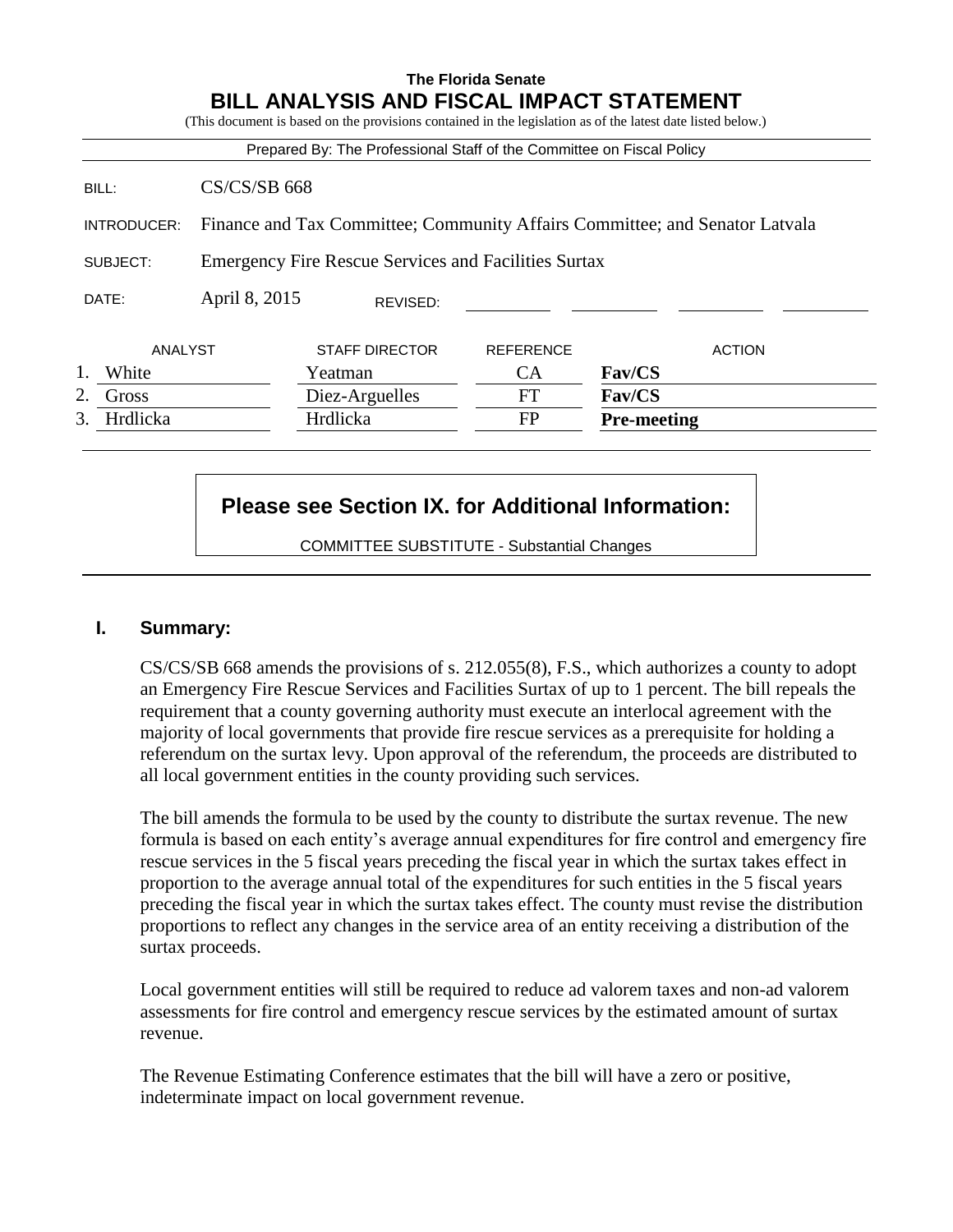# **II. Present Situation:**

Section 212.055, F.S., authorizes counties to impose various discretionary sales surtaxes.

In 2009, the Legislature authorized the "Emergency Fire Rescue Services and Facilities Surtax."<sup>1</sup> Under s. 212.055(8), F.S., a county not imposing two discretionary sales surtaxes of indefinite duration may adopt an ordinance to levy a sales surtax of up to 1 percent for emergency fire rescue services and facilities.<sup>2</sup> The county must execute an interlocal agreement with a majority of local government entities that provide fire rescue services before scheduling a referendum to approve the imposition of the surtax. Upon completion of the interlocal agreement, the levy must be placed on the ballot and approved by a majority of the local electorate. After the voters approve the levy, the surtax collections begin January 1 of the following year.<sup>3</sup>

The surtax may be used to fund "emergency fire rescue services," which include:

- Preventing and extinguishing fires;
- Protecting life and property from natural or intentionally-created fires;
- Enforcing municipal, county, or state fire protection codes and laws; and
- Providing emergency medical treatment.<sup>4</sup>

The distribution of surtax proceeds is based on actual collections within each jurisdiction participating in the interlocal agreement. Participating entities are also entitled to a share of the surtax proceeds when providing personnel and equipment on a long-term basis to another participating entity.<sup>5</sup> If the county has special fire control or rescue districts, the proceeds are distributed based on the participating entities' proportional spending on fire control and emergency rescue services from ad valorem and non-ad valorem assessments in the preceding 5 fiscal years.

When collections of the surtax begin, the county and participating local governments must reduce ad valorem taxes and non-ad valorem assessments used to pay for fire control and emergency rescue services by the estimated amount of revenue provided by the surtax. If surtax collections exceed projected collections in any fiscal year, any surplus distribution shall be used to further reduce ad valorem taxes in the next fiscal year. The statute requires such excess collections to be applied as a "rebate to the final millage."<sup>6</sup>

The use of surtax proceeds does not relieve counties and participating local governments from the provisions of ch. 200, F.S., or any other provision of law establishing millage caps or limiting undesignated budget reserves.<sup>7</sup>

7 *Id.*

 $\overline{a}$ 

<sup>&</sup>lt;sup>1</sup> Chapter 2009-182, L.O.F.

<sup>&</sup>lt;sup>2</sup> Section 212.055(8)(a), F.S. Miami-Dade, Madison, and parts of Orange and Osceola are excluded from participating in this discretionary sales surtax. See, *infra* note 5.

 $3$  Section 212.055(8)(b) and (i), F.S.

 $4$  Section 212.055(8)(a), F.S.

 $5$  Section 212.055(8)(d), F.S. This does not apply, however, if the county and one or more participating local governments have an interlocal agreement prohibiting one or more other jurisdictions from providing pre-hospital medical treatment inside the prohibited jurisdiction's boundaries, or if the county has issued a certificate of public convenience and necessity or its equivalent to a county department or dependent special district of the county. *See* s. 212.055(8)(h), F.S.

 $6$  Section 212.055(8)(e) and (f), F.S.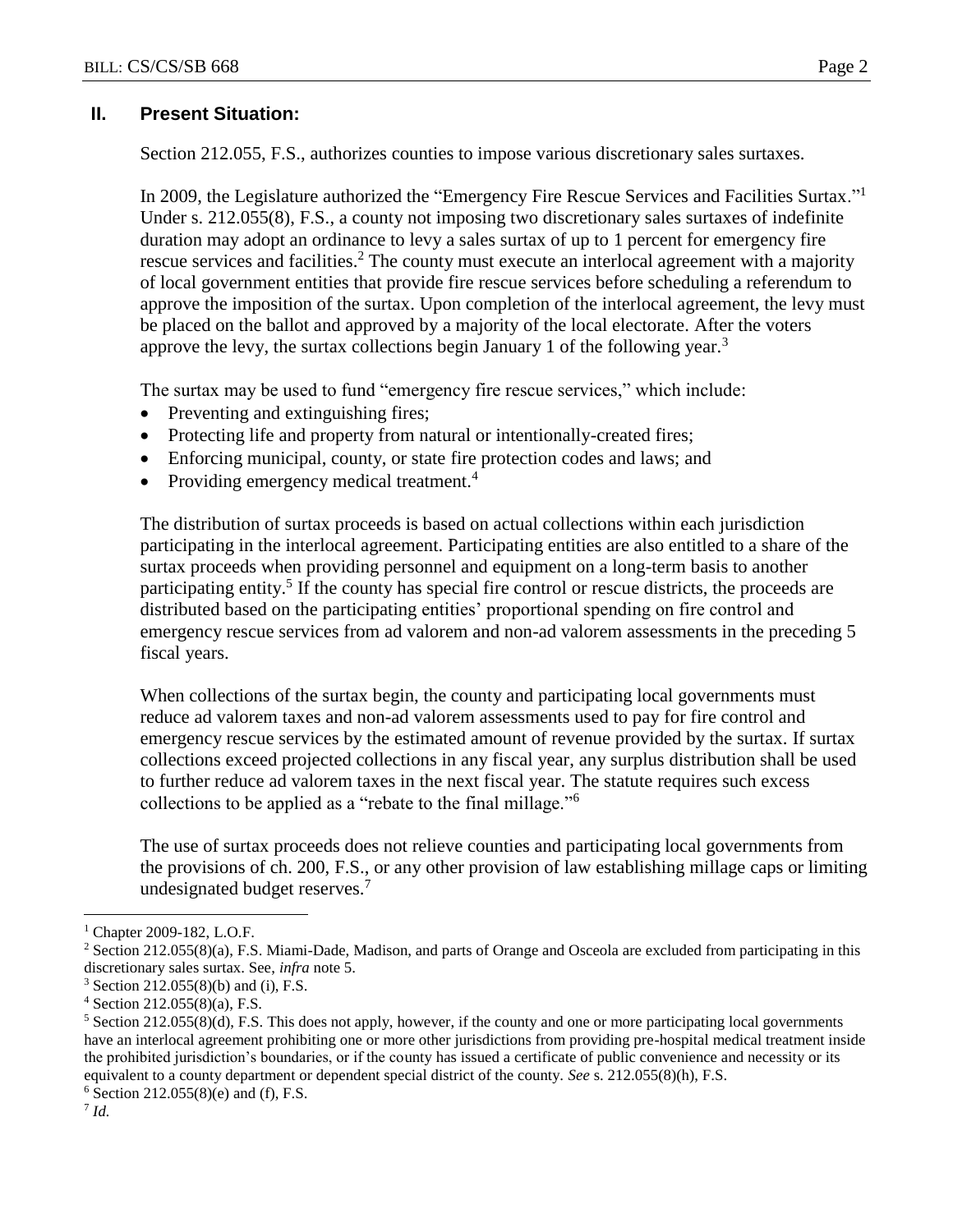Since the passage of the statute, no county has levied the surtax.<sup>8</sup>

#### **III. Effect of Proposed Changes:**

**Section 1** amends s. 212.055(8), F.S., to repeal the requirement that the governing authority of the county execute an interlocal agreement with a majority of local government entities that provide fire rescue services before scheduling a referendum to approve the imposition of the surtax. Because an interlocal agreement will no longer be required for distribution of surtax revenues, the bill removes other references to such agreements.

If the surtax is approved, all local government entities providing fire control and emergency rescue services within the county will share in the surtax proceeds.

The bill amends the formula to be used by the county to distribute the surtax revenue. The new formula is based on each entity's average annual expenditures for fire control and emergency fire rescue services in the 5 fiscal years preceding the fiscal year in which the surtax takes effect in proportion to the average annual total of the expenditures for such entities in the 5 fiscal years preceding the fiscal year in which the surtax takes effect. The county must revise the distribution proportions to reflect any changes in the service area of an entity receiving a distribution of the surtax proceeds.

Local government entities will still be entitled to a share of the surtax proceeds when providing personnel and equipment on a long-term basis to another entity in the county.

Local government entities will still be required to reduce ad valorem taxes and non-ad valorem assessments for fire control and emergency rescue services by the estimated amount of surtax revenue received and further reduce such taxes or assessments if the surtax produces greater than expected proceeds. These provisions apply to each local government entity (including the county) providing fire rescue services in the county.<sup>9</sup>

**Section 2** provides an effective date of July 1, 2015.

# **IV. Constitutional Issues:**

A. Municipality/County Mandates Restrictions:

None.

B. Public Records/Open Meetings Issues:

None.

 $\overline{a}$ 

<sup>8</sup> Office of Economic and Demographic Research, *2014 Local Government Financial Information Handbook,* at 156 and 193.

<sup>9</sup> The repeal of the interlocal agreement requirement eliminates the distinction between participating and non-participating service providers.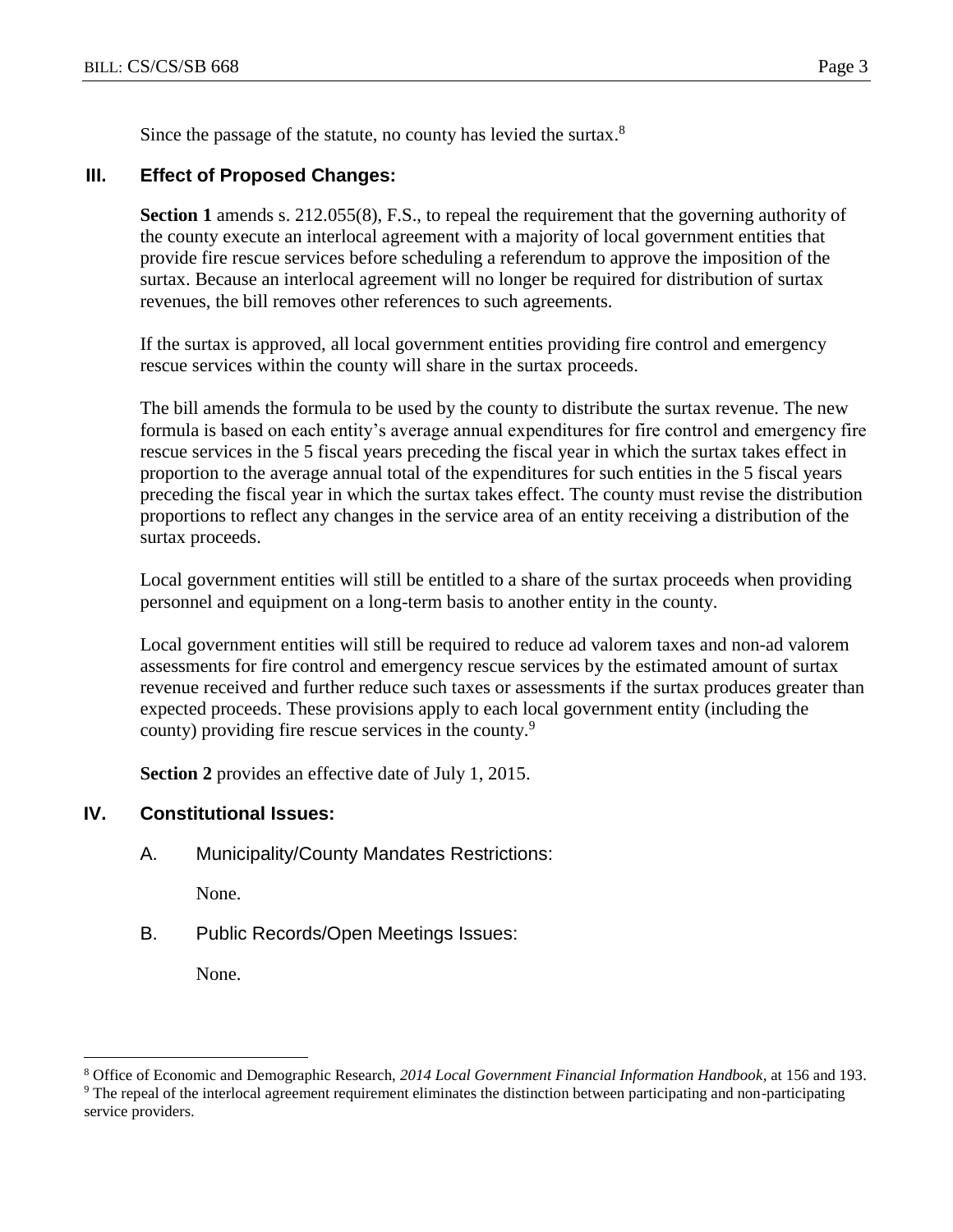### C. Trust Funds Restrictions:

None.

# **V. Fiscal Impact Statement:**

A. Tax/Fee Issues:

The Revenue Estimating Conference estimates that the bill will have a zero or positive, indeterminate impact on local government revenue.<sup>10</sup>

B. Private Sector Impact:

Individuals and businesses in counties implementing the surtax will face higher sales taxes, but will receive a reduction in ad valorem taxes and non-ad valorem assessments.

C. Government Sector Impact:

Counties implementing the surtax will incur the cost of holding a referendum and other implementation expenses, offset in part by an administrative fee not to exceed 2 percent of the surtax collected.

#### **VI. Technical Deficiencies:**

None.

**VII. Related Issues:**

None.

 $\overline{a}$ 

#### **VIII. Statutes Affected:**

This bill substantially amends section 212.055 of the Florida Statutes.

#### **IX. Additional Information:**

A. Committee Substitute – Statement of Substantial Changes: (Summarizing differences between the Committee Substitute and the prior version of the bill.)

#### **CS/CS by Finance and Tax on March 30, 2015:**

The bill amends the formula used by the county to distribute the surtax revenue.

#### **CS by Community Affairs on March 4, 2015:**

Reinstates a provision accidentally deleted that requires surtaxes collected in excess of projected collections to be applied as a rebate to the final millage after completion of the TRIM notice.

<sup>10</sup> Revenue Estimating Conference, *Revenue Impact Results*, (Feb. 6, 2015) pp. 58-60, *available at* http://edr.state.fl.us/Content/conferences/revenueimpact/archives/2015/ pdf/page58-61.pdf (last visited 4/7/2015).